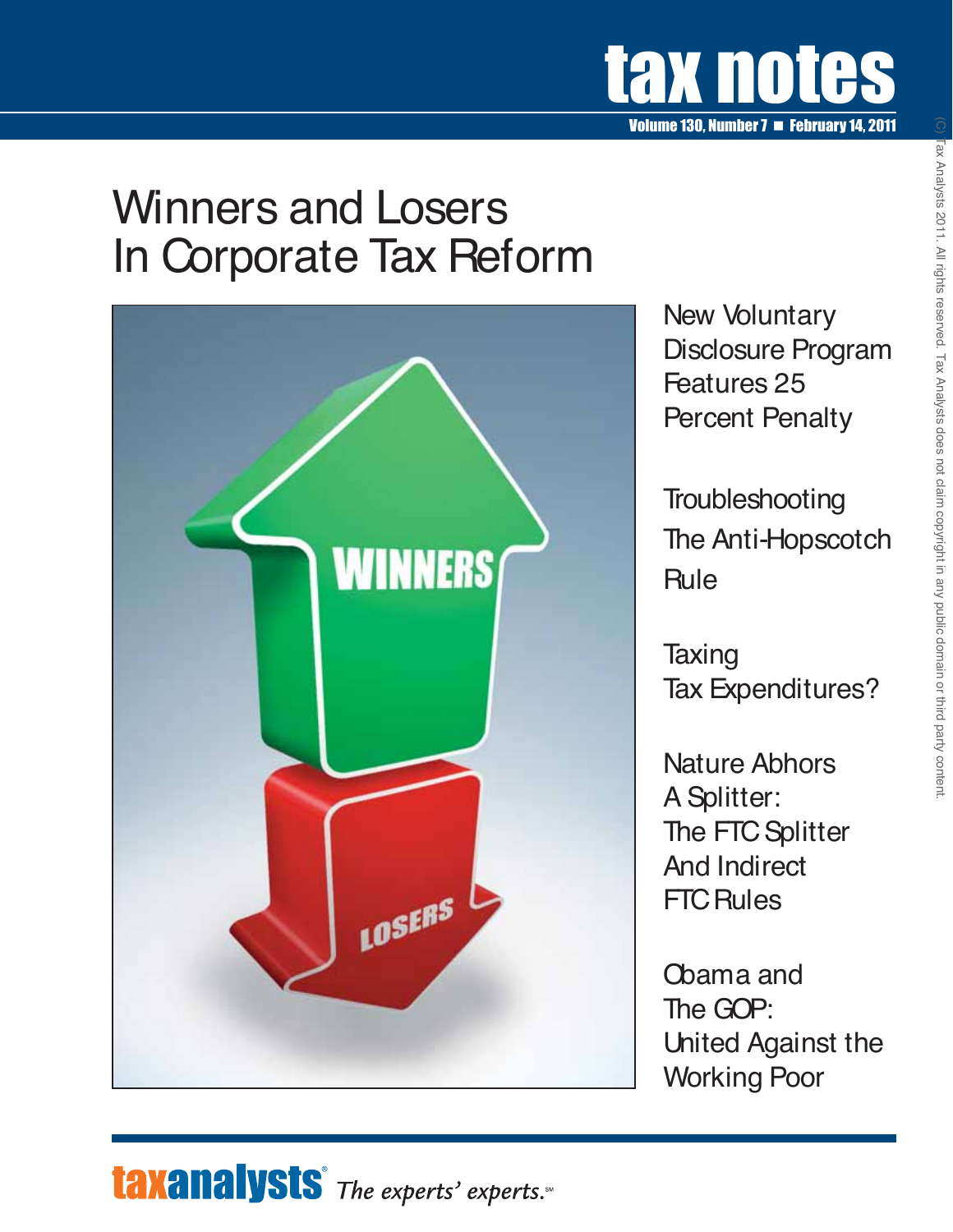## **Obama and the GOP: United**

## **By David Cay Johnston**

**Against the Working Poor**

David Cay Johnston is a former tax reporter for *The New York Times* and teaches at Syracuse University School of Law. He has also written two books about taxes, *Free Lunch* and *Perfectly Legal*.

In this article, Johnston asks what the December tax cut bill, which raised taxes on the working poor and cut them for high-income workers, tells us about the "no tax increase" promises of President Obama and Capitol Hill Republicans.

Who says bipartisanship is dead?

On Capitol Hill, the Democrats and Republicans may no longer play cards and drink together, but that does not seem to stop them from working together to shift tax burdens down the income ladder even when it violates their promises on the campaign trail.

Grover Norquist calls bipartisanship the political equivalent of date rape. But there is one group that President Obama, many congressional Democrats, and all congressional Republicans ganged up on in December — the working poor.

The tax compromise passed in December has been hailed everywhere as a payroll tax cut combined with an extension of the Bush tax cuts, despite the fact that it raised taxes on a third of Americans. The killing of Obama's Making Work Pay tax credit, which the White House called the biggest middle-income tax cut ever, and the replacement of it with the Republicans' payroll tax cut raised taxes on single workers whose wages come to \$20,000 or less and married couples with less than \$40,000 in wages.

That's 51 million taxpayers, the Tax Policy Center estimated. (See Table T10-277, *Doc 2011-2622*, *2011 TNT 26-28*.)

Among the poorest fifth of tax units, whose annual cash income is less than \$17,878, two-thirds got hit with a tax increase. On average, their taxes went up \$134, which is 1.3 percent of this group's total cash income.

Consider a single worker who makes \$6,000. That was the average wage of the bottom third of workers in 2009, the Medicare tax database shows.

Killing the Making Work Pay credit in favor of the payroll tax cut amounted to a tax increase of \$252, or 4 percent of total income.

JOHNSTON'S TAKE

tax notes®

Looked at another way, some workers will labor for 23 days this year and next just to pay *increased* taxes.

The pattern of the Republican-Obama tax plan is a clear stepladder in which the more you make, the more you benefit, and the less you make, the more you pay. This is a form of socialism: upward redistribution to enrich those at the top.

While two-thirds of the poorest Americans — the ones getting by on less than \$1,500 a month — face a tax increase, the share of people hit with tax increases falls off quickly as you move up the income stepladder.

In the next lowest quintile, taxpayers with cash incomes of under \$35,000, 40 percent saw their taxes rise, while in the middle quintile (under \$64,000), one in five got a tax increase. In the fourth quartile (under \$104,600), one in eight got a tax hike, and in the top quartile, one in 20 did.

At the top, just 1.8 percent of the top 1 percent (more than \$564,600) were hit with a tax increase. Just 1.3 percent among the top tenth of 1 percent (more than \$2 million) got a tax hike. These best-off one in 1,000 Americans got a tax cut worth on average \$45,000 each, all financed with borrowed money.

In raising taxes on the working poor (and the just plain poor), our supposedly socialist president proved himself at one with Ronald Reagan, the subject of all sorts of hagiography this month on what would have been his 100th birthday. Hardly any of the effusive praise points out that while Reagan polished his image as a tax cutter, he was in fact a tax raiser *par excellence* who presided over a massive expansion of government spending that primarily benefited the affluent and rich.

Reagan raised taxes in seven of the eight years he was governor of California, including when he abandoned his ''taxes should hurt'' rhetoric to impose withholding so he could expand state spending on the Highway Patrol and other policing. In Washington, Reagan presided over 11 increased levies.

The perpetually obsequious Washington press corps let his administration call these tax increases ''revenue enhancers.'' The late Murray N. Rothbard, a hero to libertarians and self-proclaimed dean of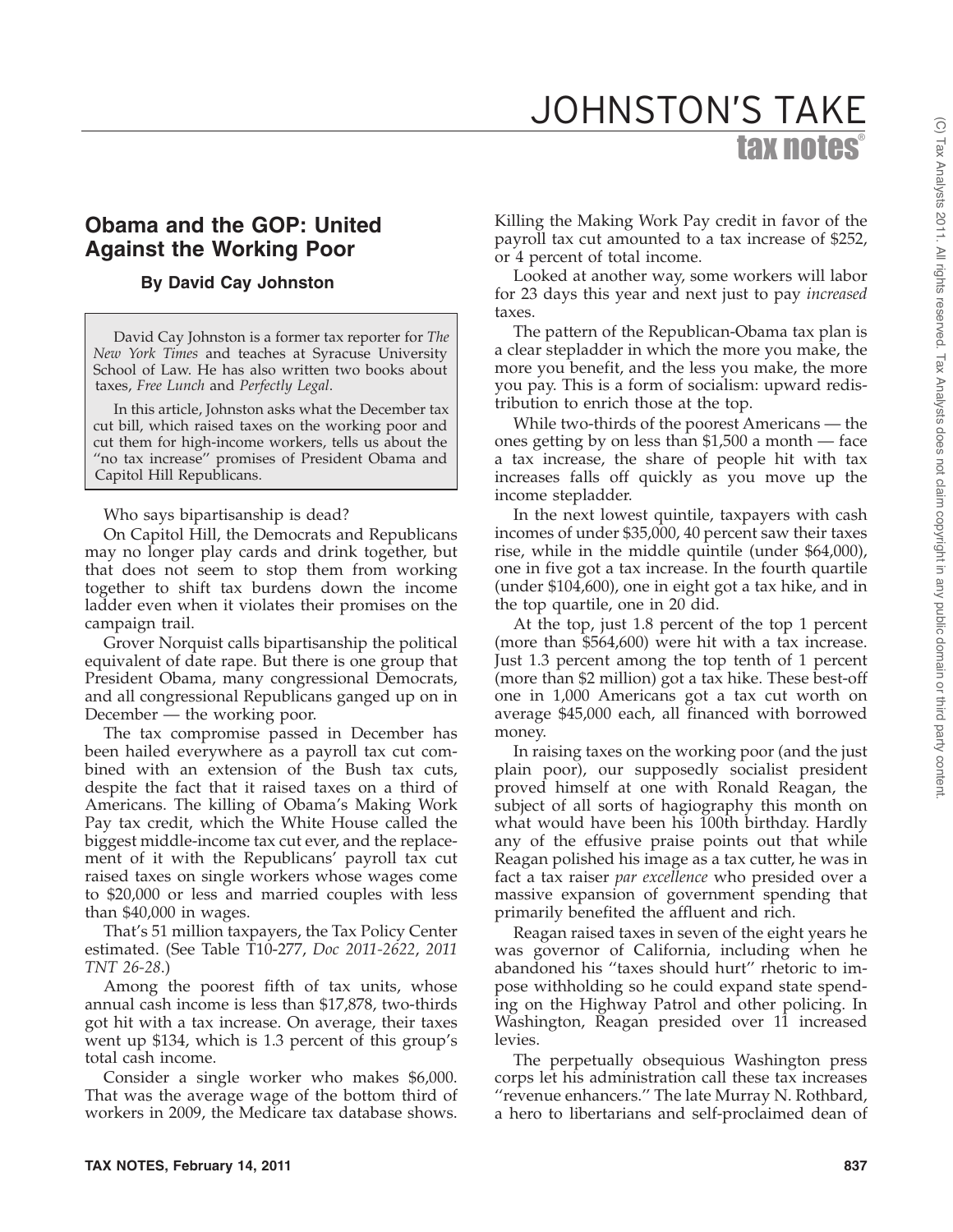| Table 1. Tax Increases at the Bottom, Tax Savings for the Better Off                                           |                        |                                                      |                                                |                 |                                  |  |  |
|----------------------------------------------------------------------------------------------------------------|------------------------|------------------------------------------------------|------------------------------------------------|-----------------|----------------------------------|--|--|
| Republicans and Obama Joined to Raise Taxes on the Poor, Violating Their Promises<br>(in thousands of dollars) |                        |                                                      |                                                |                 |                                  |  |  |
| Cash Income                                                                                                    | Number of<br>Tax Units | <b>Total Making</b><br><b>Work Pay</b><br>Tax Credit | <b>Total Social</b><br><b>Security Tax Cut</b> | Gain or Loss    | Per Taxpayer<br>(actual dollars) |  |  |
| Less than 10                                                                                                   | \$19,483               | \$4,272,221                                          | \$1,553,918                                    | $-$ \$2,718,303 | $-5140$                          |  |  |
| $10 - 20$                                                                                                      | \$25,829               | \$7,616,563                                          | \$4,481,754                                    | $- $3,134,809$  | $-5121$                          |  |  |
| $20 - 30$                                                                                                      | \$20,502               | \$7,317,993                                          | \$6,576,259                                    | -\$741,734      | $-$ \$36                         |  |  |
| 30-40                                                                                                          | \$16,325               | \$6,497,162                                          | \$7,903,128                                    | \$1,405,966     | \$86                             |  |  |
| 40-50                                                                                                          | \$12,320               | \$5,384,321                                          | \$7,836,398                                    | \$2,452,077     | \$199                            |  |  |
| 50-75                                                                                                          | \$20,494               | \$10,117,455                                         | \$17,689,459                                   | \$7,572,003     | \$369                            |  |  |
| 75-100                                                                                                         | \$14,456               | \$8,133,827                                          | \$17,966,203                                   | \$9,832,376     | \$680                            |  |  |
| 100-200                                                                                                        | \$18,064               | \$9,501,164                                          | \$33,351,895                                   | \$23,850,731    | \$1,320                          |  |  |
| 200-500                                                                                                        | \$5,300                | \$473,588                                            | \$11,979,920                                   | \$11,506,332    | \$2,171                          |  |  |
| 500-1,000                                                                                                      | \$966                  | \$55,449                                             | \$2,184,931                                    | \$2,129,482     | \$2,204                          |  |  |
| More than 1,000                                                                                                | \$451                  | \$13,793                                             | \$1,049,956                                    | \$1,036,163     | \$2,298                          |  |  |
| All                                                                                                            | \$155,368              | \$59,600,695                                         | \$112,812,734                                  | \$53,212,039    | \$342                            |  |  |
| Less than 30                                                                                                   | \$65,814               | \$19,206,776                                         | \$12,611,931                                   | -\$6,594,846    | $-$100$                          |  |  |
| More than 30                                                                                                   | \$88,376               | \$40,176,759                                         | \$99,961,889                                   | \$59,785,130    | \$676                            |  |  |
| Source: Tax Policy Center Table T10-278 (Doc 2011-3042).                                                       |                        |                                                      |                                                |                 |                                  |  |  |

the Austrian school of economics, called this Reaganism ''a nice touch of creative Orwellian semantics.''

This same pattern of focusing on tax cuts and ignoring tax increases continues. Ask anyone you know how much Obama cut their taxes in 2009 and 2010. Go ahead, try it. Expect perplexed looks and responses along the lines of ''You mean tax increases, don't you?''

Last fall Michael Cooper of *The New York Times* asked North Carolinians at the Pig Pickin' and Politickin' rally about the Obama tax cuts. ''Say what?'' was the basic response, even though 97 percent of Americans got a tax break that averaged \$1,200 over two years.

One survey found that fewer than 10 percent of Americans were aware of the Making Work Pay tax credit.

That so few Americans understood that Obama provided them with a tax cut is because of two forces. One is the hostile coverage he gets, not just from Fox News and the increasingly politicized news pages of Rupert Murdoch's *Wall Street Journal*, but from the press generally. The other is the major reason that mainstream journalists treat Obama more harshly than his predecessor. The operation Obama put in place to respond to questions from reporters is run entirely by people with no press experience, many of whom act like they work for the candidate, not the office of the president.

The fact that the Making Work Pay tax credit came mostly as a reduction in withholding that put an extra \$8 or \$16 in weekly take-home pay also hurt. Many people saw their take-home pay increase, but had no idea why.

Even the sagacious Floyd Norris, the extraordinarily astute *New York Times* columnist, missed that Obama and the GOP joined forces to raise taxes on the working poor. He wrote in his finance column last month that ''nearly everyone with a job got a raise in January, courtesy of Uncle Sam, who reduced payroll taxes.''

In a backhanded way, Norris acknowledged in his blog — but not in print where most of his readers are — that a reader who complained that 51 million people got a tax increase ''has a point- .... [The column] should have mentioned that the failure to renew a provision that benefited lowwage workers will hurt many workers.''

This pattern of benefits that grows along with income is what got us into this debt mess. It began with Reagan, who turned perennial, insignificant deficits since President Johnson's last budget into buckets of red ink with little to show for it in terms of widespread economic benefit.

From 1980 through 1988, the average income of the bottom 90 percent rose just \$369, or 1.2 percent, in 2008 dollars, ending three decades during which the average incomes of the bottom 90 percent grew faster than those at the top.

Under Reagan, those on the 95th to 99th rungs on the income ladder saw their average income rise by \$23,681, or 16.9 percent. That's 14 times the rate of increase for the bottom 90 percent.

The bottom half of the top 1 percent enjoyed a 32 percent increase, those from 99.5 percent to 99.9 percent a 57.7 percent increase, and the top tenth of 1 percent a 105.6 percent gain.

So under Reagan, the wealthiest Americans saw their incomes grow at more than 100 times the rate